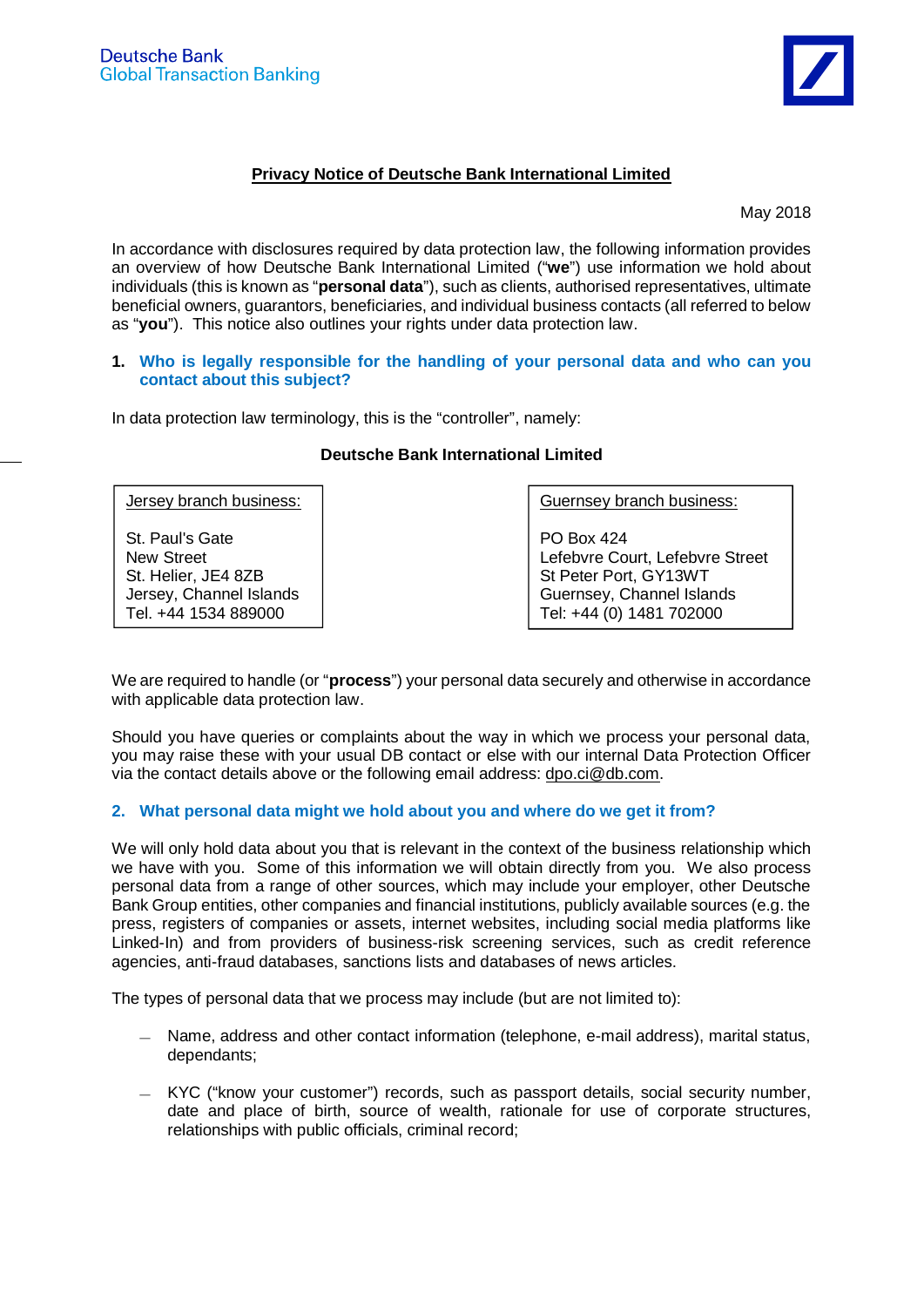- Financial information, such as employment, income, pension, investments, assets, liabilities, outgoings, creditworthiness, investment objectives, knowledge of financial products and services, risk appetite, capacity for loss, tax status, domicile;
- Account numbers, specimen signature, order and transaction data;
- Data relating to your usage of our IT platforms (including electronic communications), mobile apps, recorded telephone lines, office buildings, and your engagement with our marketing activities.

# **3. What will we use your data for and does the law allow this?**

The purposes for which we process your personal data are summarised below, together with the specific grounds under data protection law (see the bold bullet points) which allow us to do this:

# **For the performance of a contract**

It may be necessary for us to process your personal data in order to perform a contract with you relating to our banking and financial services business, or to take steps at your request prior to entering into a contract. For further details, please refer to your contractual documentation with us.

#### l, **For compliance with a legal obligation or acting in the public interest**

As a bank, we are subject to a number of statutory and regulatory obligations that may require us to collect, store or disclose personal data, such as for anti-money laundering purposes or to respond to investigations or disclosure orders from the police, regulators of DB Group entities, and tax or other public authorities (including outside the Channel Islands).

#### $\overline{a}$ **For the purposes of legitimate interests**

Where necessary, we process your personal data to serve our legitimate interests or those of a third party. (The law permits this only insofar as such interests are not outweighed by a greater need to protect your privacy.) Cases where we rely on our legitimate interests to process your personal data include (but are not limited to):

- Know-your-customer and creditworthiness checks;
- Client and vendor relationship management;
- Business analysis and development of products and services;
- Activities relating to information security and building security, including use of CCTV recording;
- Managing the risks and optimising the efficiency of DB Group operations;
- Recording of telephone lines and monitoring of electronic communications for business and compliance purposes;
- Prevention and detection of financial crime;
- Evaluating, bringing or defending legal claims;
- Marketing of DB Group products (unless you have objected/unsubscribed);
- Audits;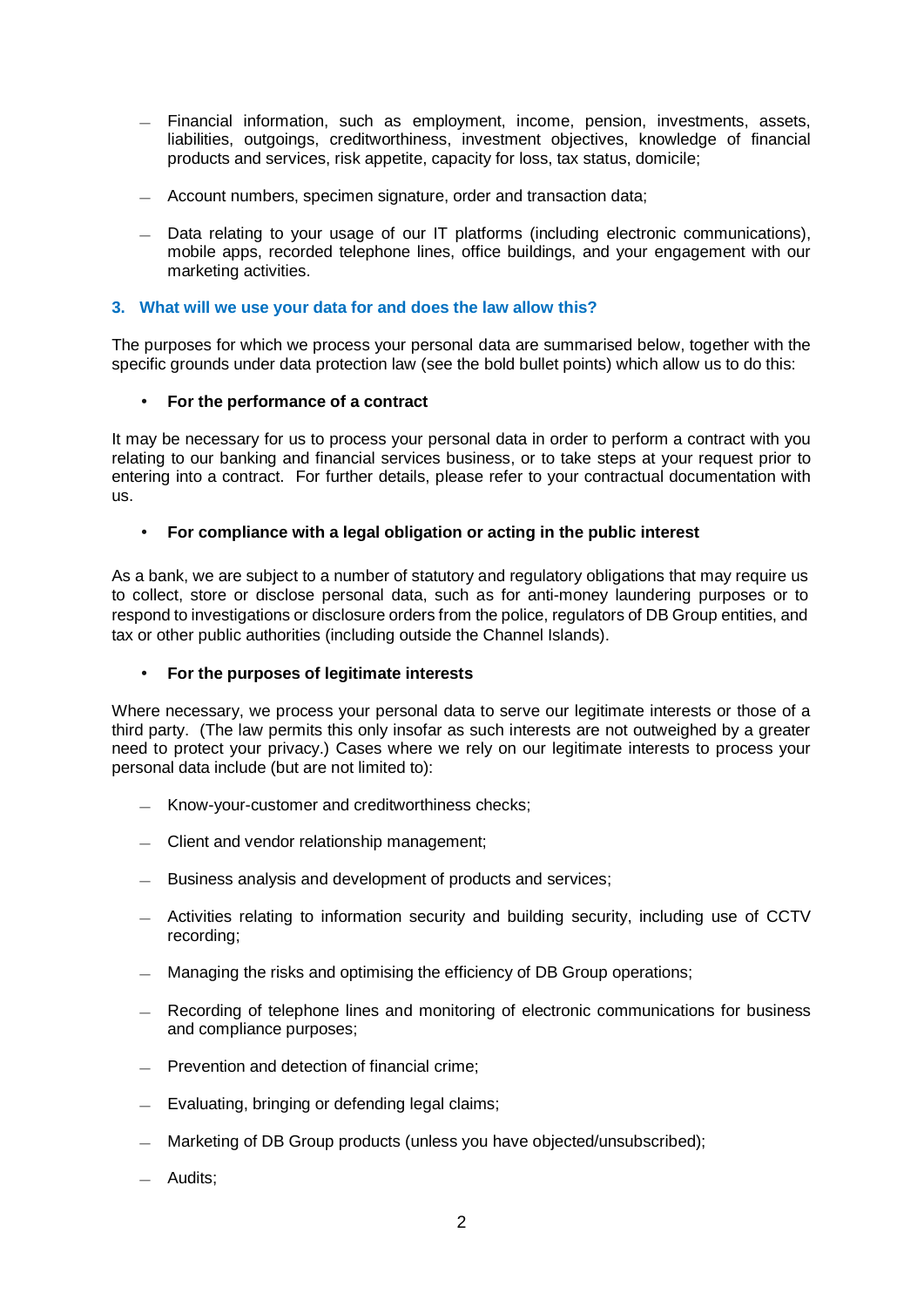— Business restructurings.

#### **On the basis of your consent**  $\mathbf{r}$

If we wish to process your personal data in a way not covered by the legal justifications above, we would need your consent. Where you give consent, you are entitled to withdraw it at any time. Note that withdrawing your consent does not render our prior handling of your personal data unlawful and that it might have an impact on our ability to continue to provide our services in the same way in future, as illustrated below.

There are some categories of personal data which the law deems so sensitive that we generally need an individual's consent to be able to store and use it. Information about a person's health or religious beliefs are examples. If you voluntarily provide us with such information in circumstances where this could be relevant to the financial products and services we offer you (as could be the case for appropriate investment planning or Islamic financing) or for broader relationship management purposes, we will take it that this constitutes your consent to use this information as appropriate. You could withdraw that consent but it may hamper our ability to ensure you receive the most suitable advice for your circumstances.

### **4. Who might we share your data with?**

Where necessary to fulfil your instructions to us and for the other purposes outlined above, we may share information about you with a range of recipients including (but not limited to) the following: credit reference agencies, background screening providers, financial institutions, funds, payment recipients, payment and settlement infrastructure providers, exchanges, regulators, courts, public authorities (including tax authorities), Deutsche Bank Group entities and service providers, professional advisors, auditors, insurers and potential purchasers of elements of our business. These recipients could be located outside the Channel Islands.

### **5. Will we transfer your data to other countries?**

Deutsche Bank and its clients are active globally and thus information relating to you may, in line with the purposes described above, be transferred to countries within the EU or to so-called "third countries", meaning countries outside the EU or the EEA.

Third countries' laws regarding personal data may not be as comprehensive as Channel Islands/EU laws. However, if the bank uses service providers in a third country, it requires them to apply the same level of protection to your data as would be necessary in the Channel Islands. Typically we achieve this through the use of standard data protection clauses approved and published by the European Commission for these purposes. More generally, we will only transfer your personal data to a third country in a way that is permitted under Jersey/Guernsey data protection law.

## **6. How long will we keep your data for?**

In general terms, we retain your personal data as long as necessary for the purposes for which we obtained it (see section 3 above). In making decisions about how long to retain data we take account of the following:

- The termination date of the relevant contract or business relationship;
- Any retention period required by law, regulation or internal policy;
- Any need to preserve records beyond the above periods in order to be able to deal with actual or potential audits, tax matters or legal claims.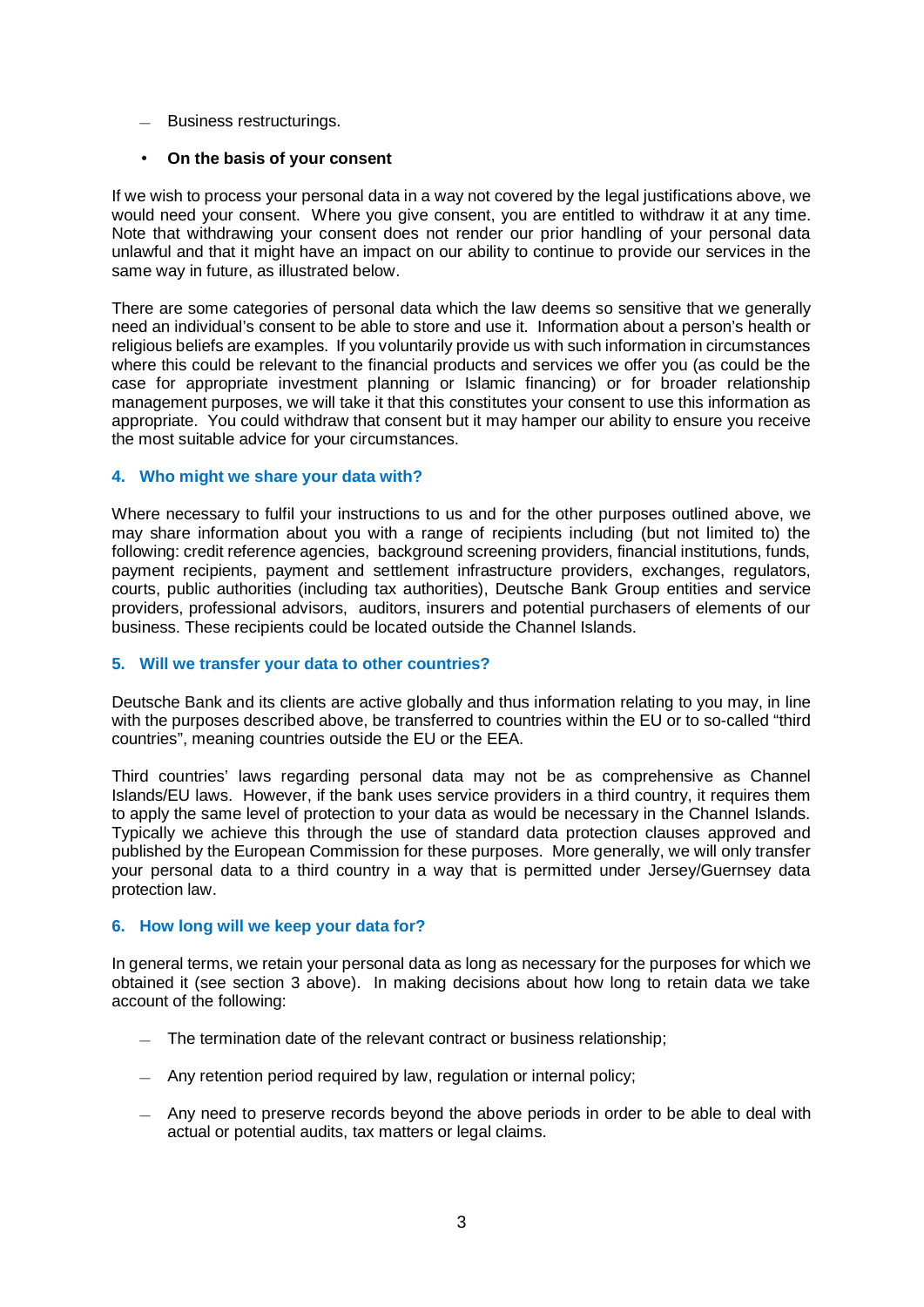# **7. Will we use your data for marketing and/or profiling purposes?**

We may use your personal data to give you information about products and services offered by us or our DB Group affiliates that we think you may be interested in receiving. Where we consider it appropriate, and so far as compliant with marketing laws, we may contact you in this regard by email or telephone. We refer to your right to object to marketing activity in the next section.

"Profiling" in the context of this notice is the use of an automated process to analyse personal data in order to assess or predict aspects of a person's behaviour. We may use profiling in the following circumstances:

- To help identify potential cases of financial crime;
- To provide you with information on DB products and services that seem likely to be of interest;
- To assess creditworthiness (where automated credit scoring based on a mathematically and statistically recognised and proven procedure assists us with our decision making and ongoing risk management).

### **8. What data protection rights do you have?**

Subject to certain exceptions and limitations, by law you have the right to:

- **Request access** to your personal data. This enables you to receive a copy of the personal data we hold about you.
- **Request correction** of the personal data that we hold about you. This enables you to have incomplete or inaccurate data that we hold about you corrected.
- **Request erasure** of your personal data. This enables you to ask us to delete your personal data where there is no good reason for us continuing to process it. This is sometimes referred to as the "right to be forgotten".
- **Request the restriction of processing** of your personal data. This enables you to ask us to suspend the processing of your data, such as during the period of time it might take us to respond to a claim by you that the data is inaccurate or that our legitimate interests in processing it are outweighed by yours.
- **Request** us **to transfer** personal data that you gave us either to you or to another company in a commonly used electronic format. This is known as the right to portability.
- **Object to processing** of your data. This enables you to object to processing of your personal data which is carried out:
	- o for the purposes of our legitimate interests; or
	- o on the basis that we are acting in the public interest; or
	- o for direct marketing purposes.

If you lodge an objection on the last of these three grounds we will simply stop processing your personal data for marketing purposes (and any associated profiling). In the other two cases we will stop processing the relevant data unless we identify compelling legitimate grounds for the processing which override your rights and interests or else we need to process the data in connection with a legal claim.

— **Request not to be subject to automated decision making**. This enables you to ask us not to make a decision about you that affects your legal position (or has some other significant effect on you) based purely on automated processing of your data. (We do not